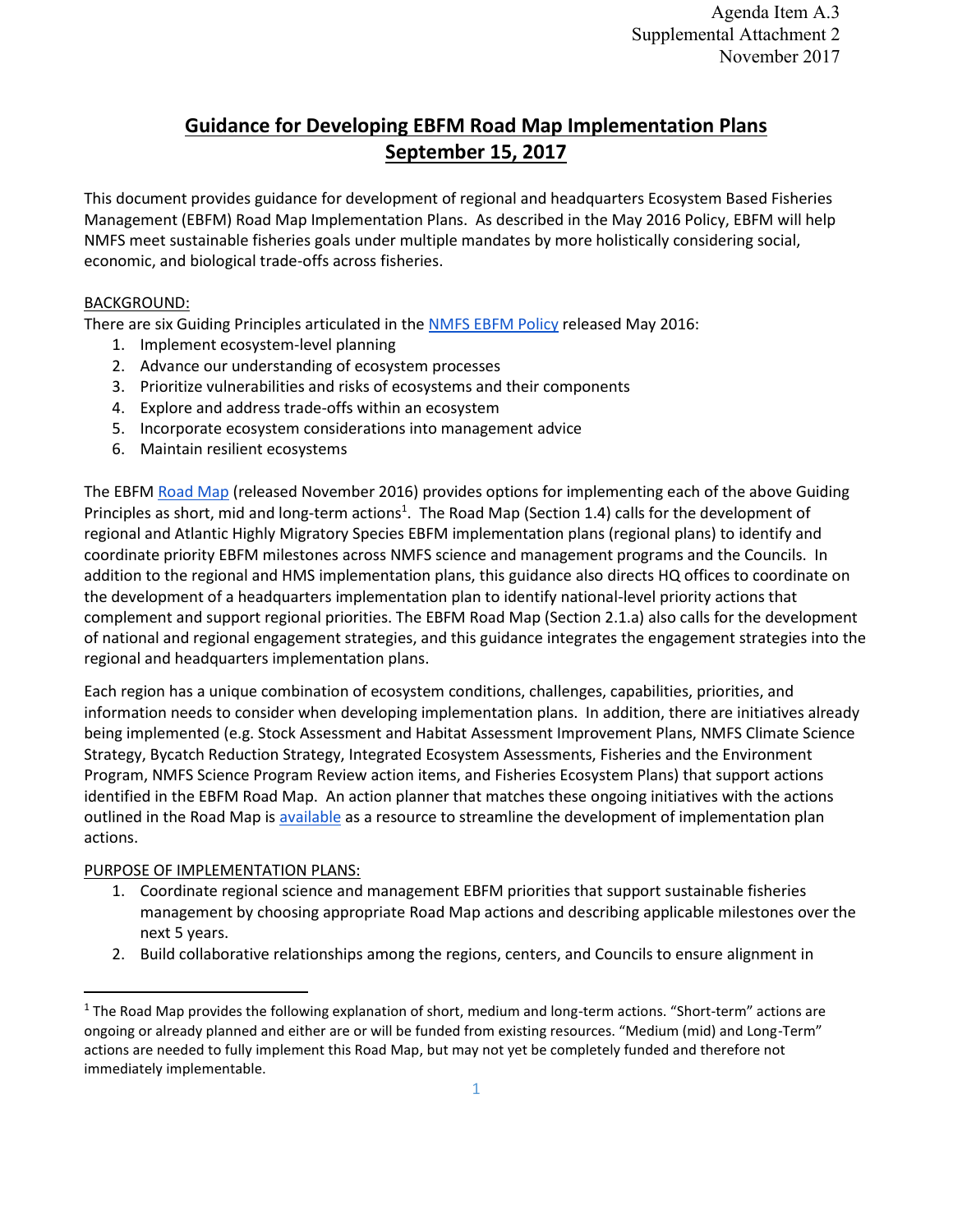achieving EBFM priorities.

- 3. Describe engagement strategies that will increase awareness, partnerships, and support for these priority actions with stakeholders.
- 4. Provide a method to document progress implementing EBFM through annual reviews and updates.

## CONTENT:

- 1. Regional Context (brief summary, 1-2 pages):
	- a. Description of current approaches to EBFM within the region, including geographic scope of those efforts, links to ongoing projects supporting EBFM, and how current EBFM efforts support fisheries management needs in the region.
	- b. Long-term vision for and benefits of EBFM in the region.
	- c. Key partners.
- 2. Expected outcomes and benefits. Articulation of the overall expected outcomes and benefits for fisheries management resulting from the successful implementation of the actions and milestones identified in the regional implementation plan.
- 3. For each Guiding Principle:
	- a. Choose appropriate Road Map actions and describe applicable milestones for the next five years (through 2022),
		- i. Use Appendix A as a template.
		- ii. Assume existing resources are available to support efforts and draw from existing initiatives as much as possible.
		- iii. Identify a target completion date and POC for each action and milestone(s).
	- b. Describe the rationale for selecting EBFM Road Map actions, including how the selected actions build on ongoing activities, adapt past approaches, and support and benefit fisheries management priorities and decisions.
- 4. Engagement Strategy.
	- a. Identify key partners and stakeholders critical to the success of the implementation plan.
	- b. Identify actions and milestones to facilitate coordination among NMFS and the Councils and the participation of partners and stakeholders in the implementation of the plan.

### ROLES AND RESPONSIBILITIES:

- Regional implementation teams comprised of regional and center experts (including the appropriate EBFM Workgroup members), and a staff representative from the appropriate regional Council(s) will coordinate on development of each regional implementation plan.
- A headquarters implementation plan team, comprised of staff from the offices of Habitat Conservation, Protected Resources, Science and Technology, and Sustainable Fisheries, and including the EBFM Workgroup members from these offices, will coordinate on development of the headquarters implementation plan.
- Draft regional and headquarters implementation plans will be available for public input following formal review by regional and HQ leadership and the CCC, however the regional and headquarters teams may also choose to engage key regional partners during the development of the implementation plans to inform content and priorities, promote partnerships, and build support.

### TIMELINE:

● September 2017 – Regional and headquarters plan teams identified, including outreach to Councils to solicit representatives to participate in regional and headquarters teams